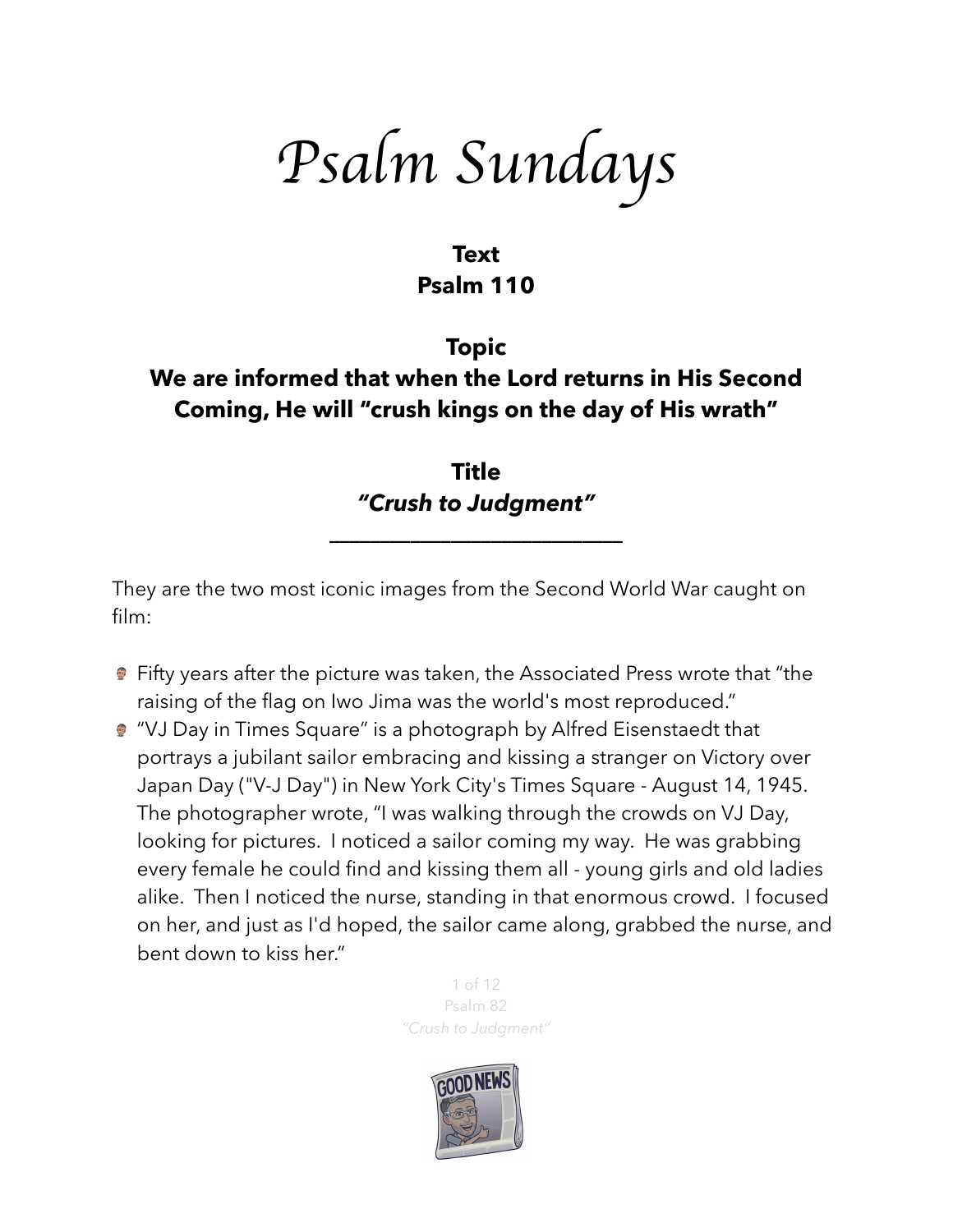The two photographs capture a different type of victory in the war:

- It was victory on Iwo Jima, but the war would go on another six months.
- **In Times Square, the victory was final.**

Psalm 110 is about warfare and victory:

- It is set in a time of ongoing conflict. "Sit at my right hand until I make your enemies a footstool for your feet."
- It promises final victory. "The Lord is at your right hand; He will crush kings on the day of his wrath."

The conflict is cosmic. It spans all the time from the creation of the earth, and especially mankind, until the Revelation of Jesus Christ at His Second Coming. It is ongoing; and that means we on earth are currently immersed in the conflict.

Here is what I want to get to. **The psalm captures an iconic image.** It's in verse seven: "He will drink from a brook along the way, and so he will lift his head high."

What is it we say about a picture - that it's worth a thousand words? Well, this is the picture of cosmic victory that's worthy of ten thousand times ten thousand, and thousands of thousands, of words.

The iconic image of the kneeling, brook-drinking, King of kings holding His head high should elicit hope and produce strength.

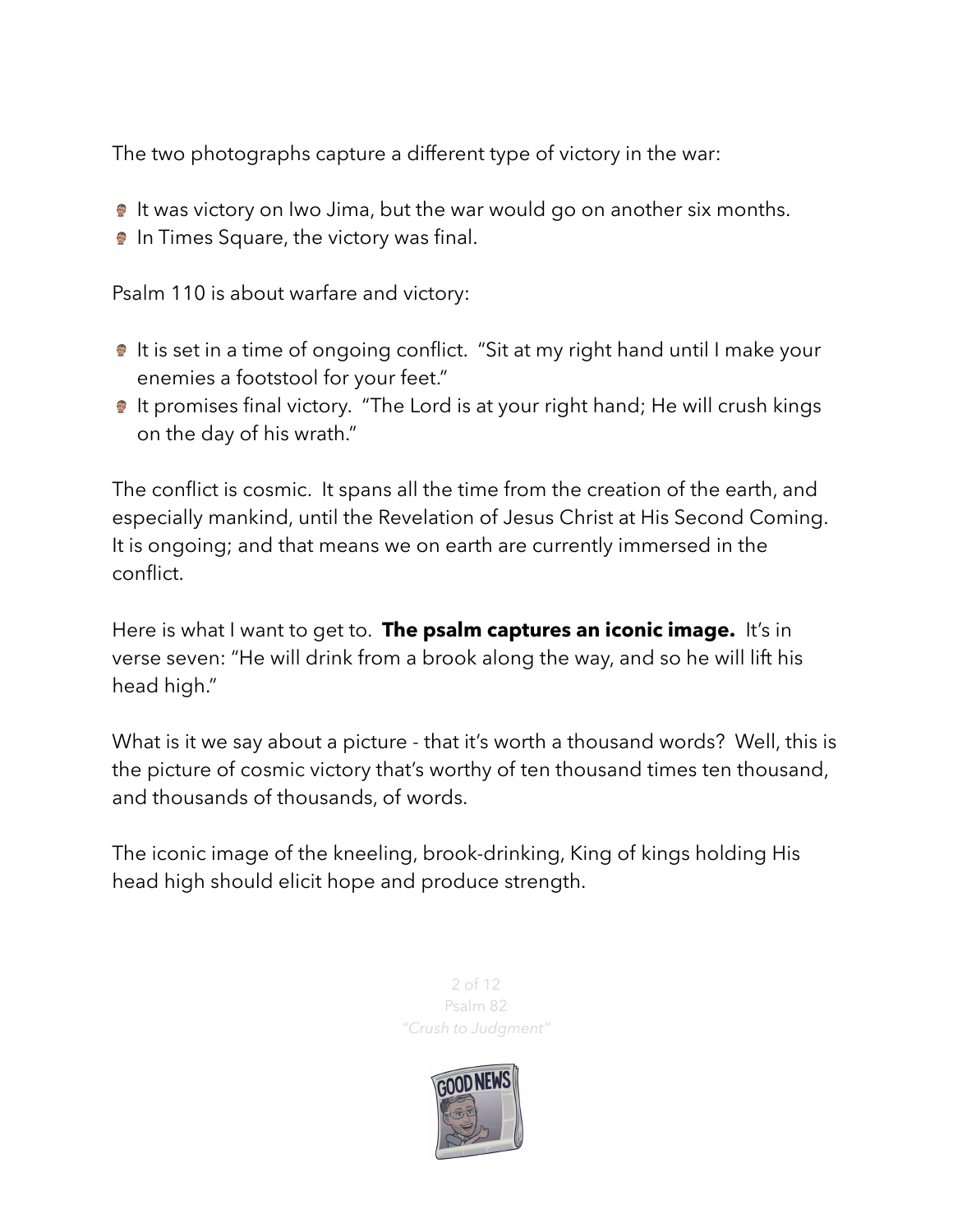I'll organize my comments around two points: **#1 The King Drinking From The Brook Is Your Hope For Tomorrow,** and **#2 The King Drinking From The Brook Is Your Strength For Today.** 

### **#1 - The King Drinking From The Brook Is Your Hope For Tomorrow (v1-6)**

You should always read Scripture in several translations. Today I'm going with the NIV for the teaching. It is better in capturing the poetry (IMHO).

Psalms 110:1 Of David. A psalm. The LORD says to my lord: "Sit at my right hand until I make your enemies a footstool for your feet."

David is credited as the author, but the psalm is not about him, or his immediate kingdom on the earth. We are at once transported to the heavenlies where David's "Lord" has been welcomed by God to occupy the place of sovereign authority over the universe.

The Lord is, of course, Jesus. The writer of Hebrews makes that clear, applying Psalm 110 to Jesus, saying, "After [Jesus] had provided purification for sins, He sat down at the right hand of the Majesty in heaven... To which of the angels did God ever say, "Sit at my right hand until I make your enemies a footstool for your feet?" (1:3 &13).

The "enemies" of God are defeated. It happened at the Cross upon which Jesus died. Because Jesus died in our place, as our Substitute, God can remain just while He justifies believing sinners.

You may be familiar with this quote, credited to Charles Spurgeon: "You stand before God as if you were Jesus, because Jesus stood before God as if He were you."

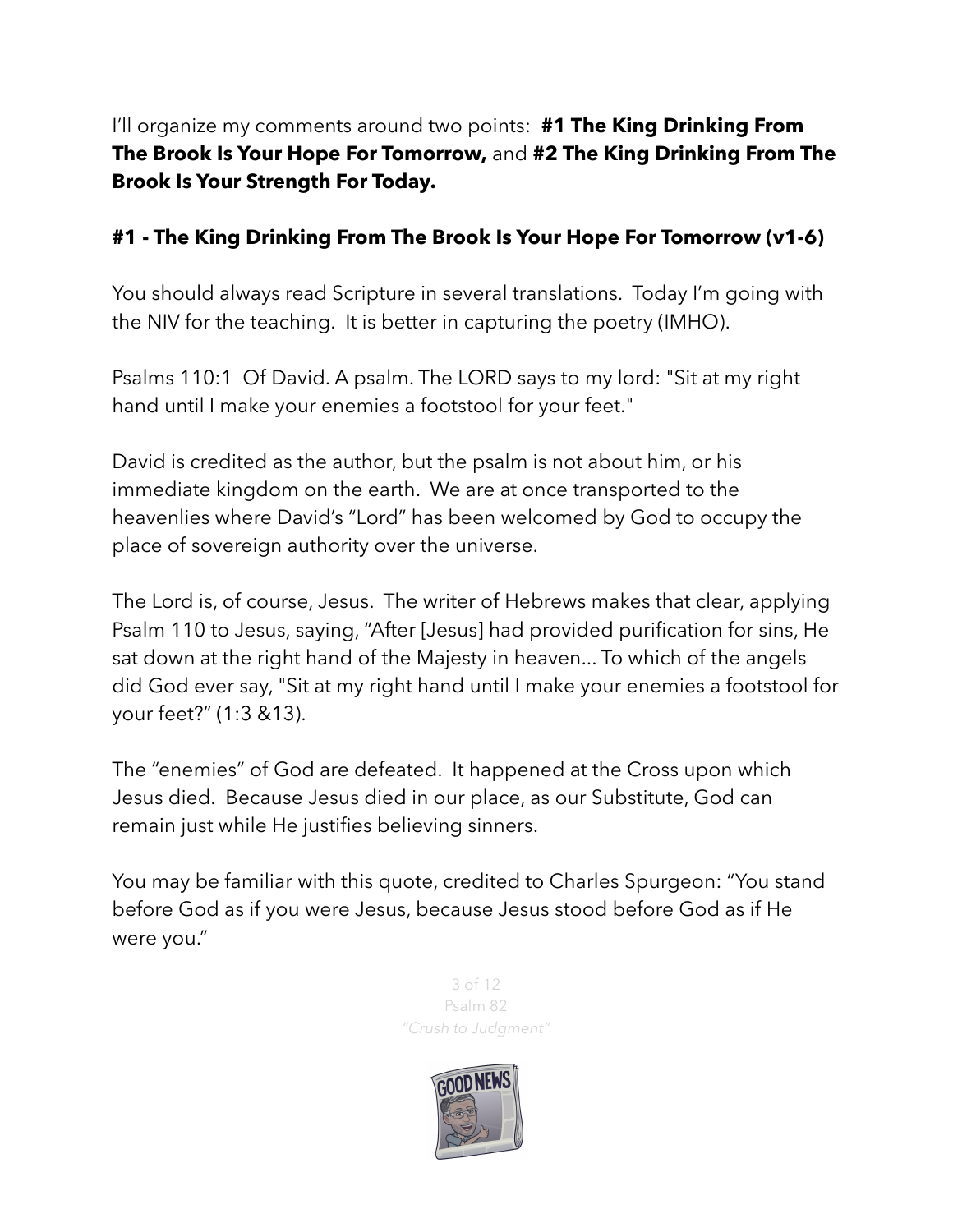There's a word of pause in verse one: "Until." It tells us that the defeated enemies of God are still at large, still resisting, still fomenting rebellion. These supernatural foes blind humans from God's truth. In one place we are told that Satan holds them captive, to do his will. The Last Days in which we live are full of the doctrines of demons.

If you're wondering why the conflict is ongoing, wondering why God doesn't end it, it's because He is longsuffering, not willing that anyone perish eternally, but rather that they would believe on Jesus and be justified.

#### There is another important doctrinal message here. William MacDonald reminds us,

*One day when Jesus was speaking to the Pharisees in Jerusalem, He asked them what they believed concerning the identity of the Messiah. From whom would the Promised One be descended? They answered correctly that He would be the Son of David. But Jesus showed them that according to Psalm 110 (which they acknowledged to be messianic) the Messiah would also be David's Lord. How could He be David's Son and David's Lord at the same time? And how could David, the king, have someone who was his Lord on earth? The answer of course was that the Messiah would be both God and Man. As God, He would be David's Lord. As Man, He would be David's Son. And Jesus Himself, combining in His Person both deity and humanity, was David's Master and David's Son.* 

Between verses 1 and 2 we have what H. A. Ironside called "the great parenthesis." It is the Church Age, a mystery revealed, which extends from the Ascension of Jesus to the Second Coming described in verse two.

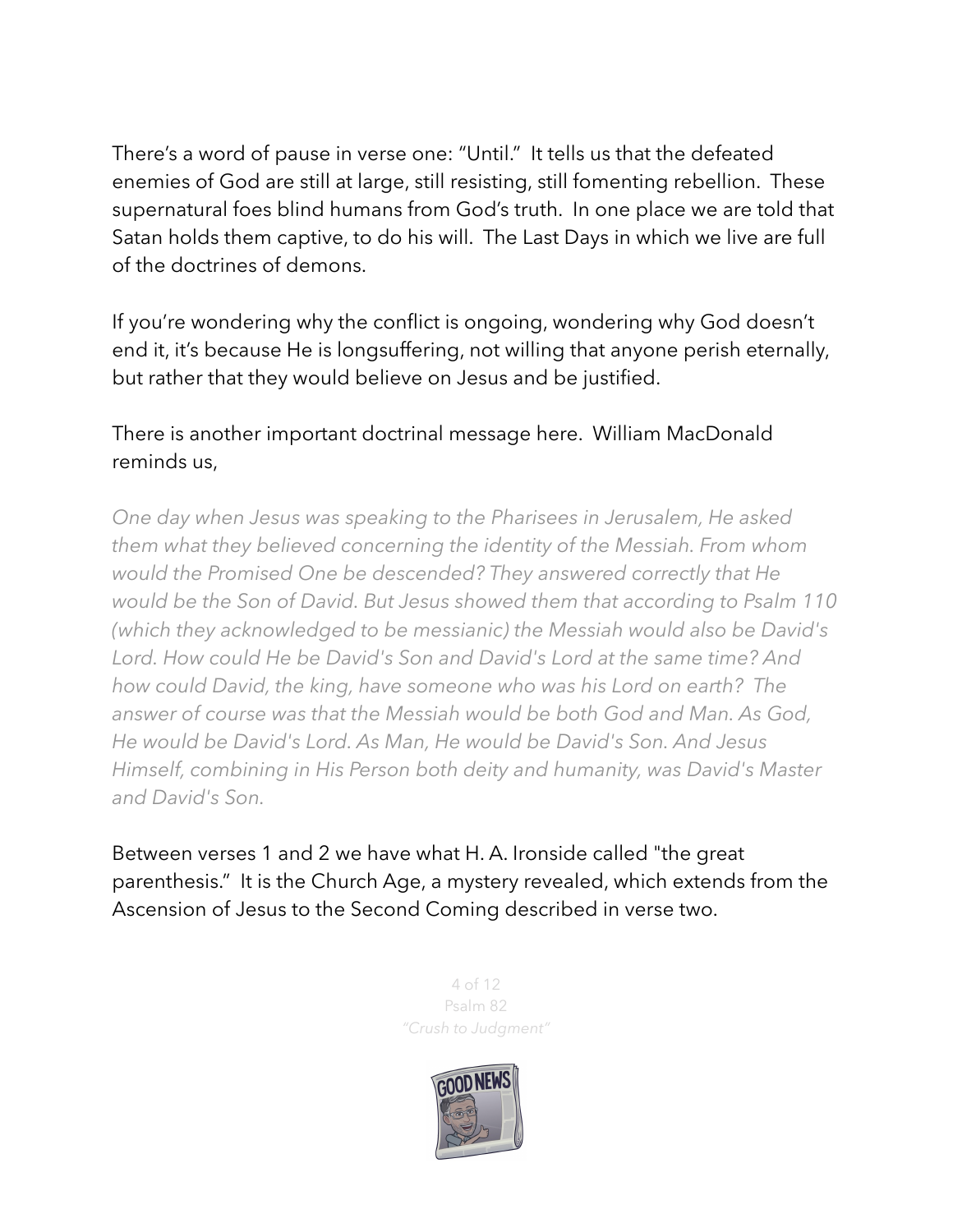Psalms 110:2 The LORD will extend your mighty scepter from Zion, saying, "Rule in the midst of your enemies!"

We have the full revealing of these future events. We know, from the last book in the Bible, that verse two is looking ahead to Jesus ruling the earth from David's throne in Jerusalem. The entire reign lasts one thousand years; thus it is commonly called "the Millennium."

In that glorious Kingdom of God on the earth, there will be children born who will not believe Jesus - even though they see Him. Even though they see **us** ruling with Jesus, in glorified, sinless, human bodies. The nonbelievers will eventually be led in rebellion by Satan, who will be released from his prison on his own recognizance. Their rebellion is easily overcome.

Psalms 110:3 Your troops will be willing on your day of battle. Arrayed in holy splendor, your young men will come to you like dew from the morning's womb.

This probably depicts the Second Coming, when the saints of the Church Age return with Jesus. Or I suppose it could describe the final rebellion at the end of the Millennium being crushed. Either way, we are described as "arrayed in holy splendor." That is how the Revelation describes our uniform of the day as well: "And the armies in heaven, clothed in fine linen, white and clean, followed Him on white horses" (19:14).

One commentator paraphrased the last words of verse two, *"... as dew is born of its mother the morning, so Thy army shall come to Thee numerous, fresh, bright and powerful."* 

We will be an unusual army in that future time in that we never fight; we never engage any supernatural being. Our weapon is our holiness, our

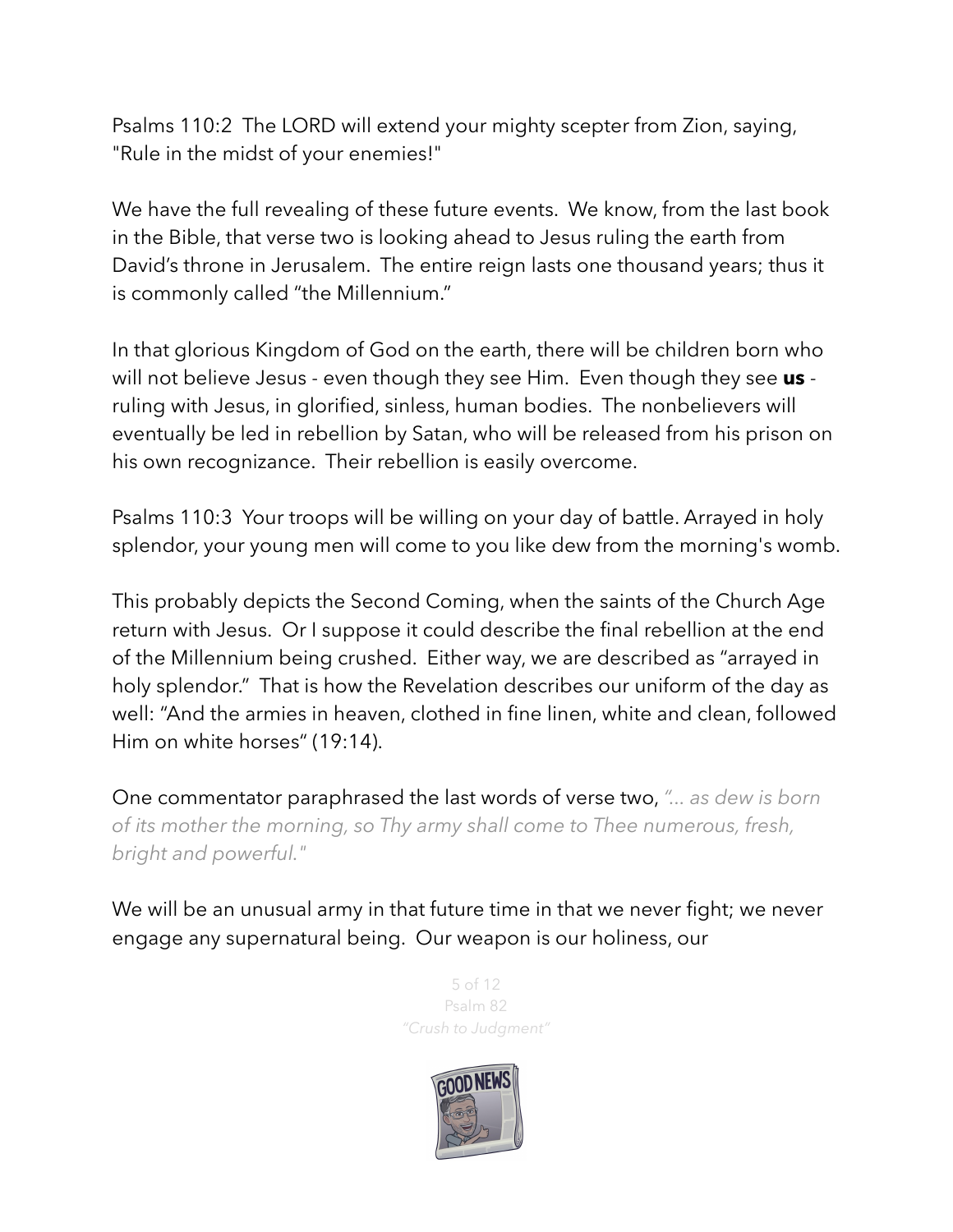righteousness - granted by grace. Human beings on the earth will see us, and we will reveal to them the glory of God and His plan to redeem and restore mankind.

Our weaponry today is the same. It is our holiness, our righteousness. It is walking with the Lord, in humility, surrendered to Him as living sacrifices, led and empowered by the indwelling Holy Spirit.

At the Second Coming, we follow a victorious Jesus, and He conquers.

Today, we follow a victorious Jesus, and He conquers. But today we follow His example in His first coming. Victory is in our weakness being made strong by Him to confound the wisdom of our enemies. Today we are *martyrs*, not *monarchs*.

That photo of raising the flag on Iwo Jima... Three of the six soldiers who participated were killed during the last six months of the war. We are martyrs, not monarchs.

Psalms 110:4 The LORD has sworn and will not change his mind: "You are a priest forever, in the order of Melchizedek."

Mysterious Melchizedek appears in Genesis out of nowhere to Abraham. We learn of him that he was appointed by God to be the Priest and King over Salem, which was ancient Jerusalem.

The phrase "in the order of Melchizedek" is interpreted for us in Hebrews chapters five through seven. There the priesthood of Melchizedek is compared and contrasted with the Aaronic or Levitical priesthood established in the Law of Moses.

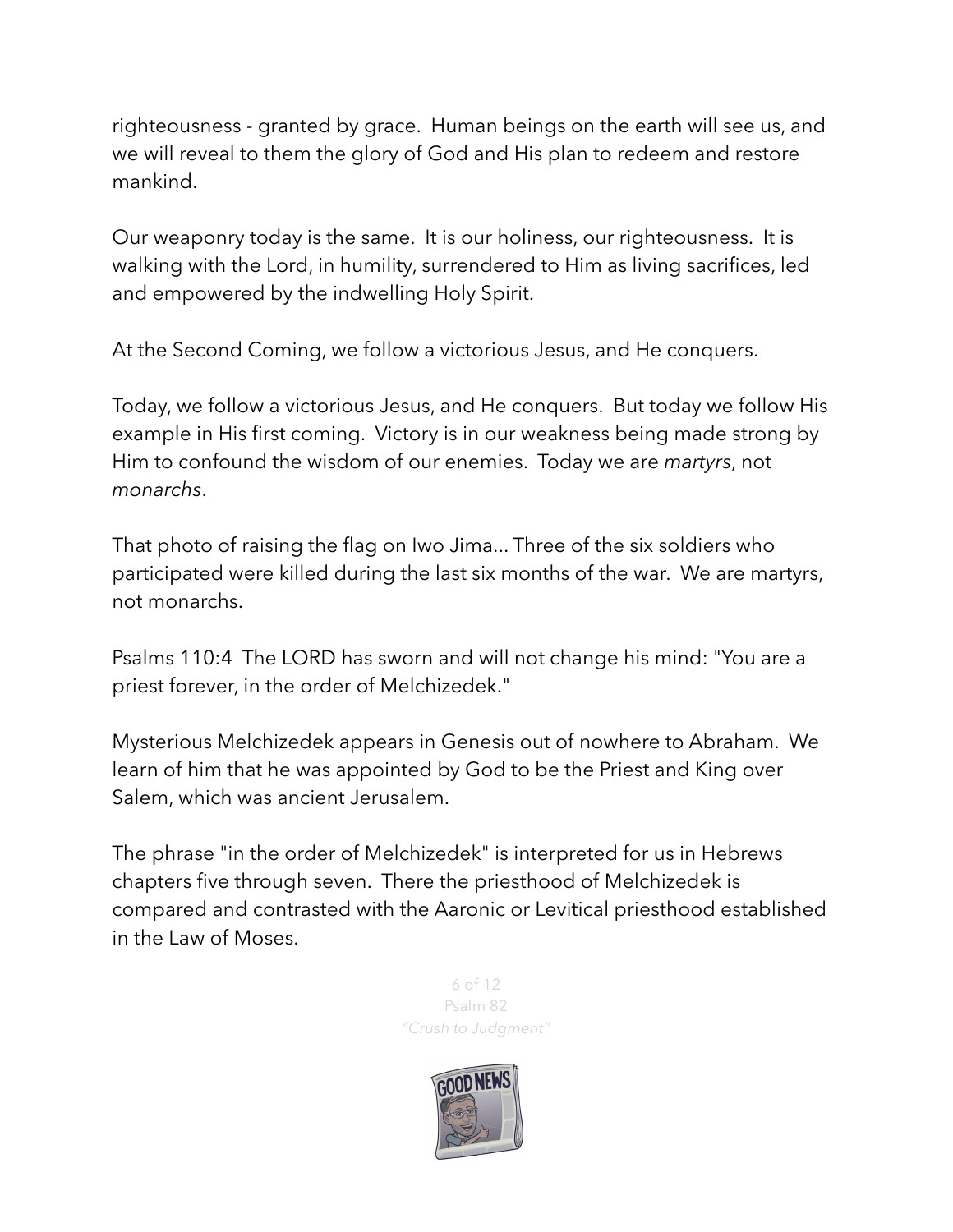Under the Law, you must be of the tribe of Levi, descended through Moses' brother, Aaron, in order to be a priest. And there were no priest-kings.

Jesus descended from David, of the tribe of Judah. His priesthood isn't less than the one in the Law; it is superior, by far. His kingly priesthood was established by the sovereign eternal decree of God, and since He lives in the power of an endless life, His kingly priesthood will never end.

There will be no separation between secular and spiritual. Worship will be the very atmosphere of the Millennium.

Psalms 110:5 The Lord is at your right hand; he will crush kings on the day of his wrath.

The last book of the Bible is The Revelation of Jesus Christ. The word "revelation" is *apocalypse*. Because the book tells of the myriad of judgments coming upon the earth, *apocalypse* has come to mean the end of the world; or some global event that nearly wipes-out mankind.

The word means, *to reveal, to unveil*. The book reveals, it unveils, Jesus Christ as He is today, and as He will be for eternity.

Further, *the world doesn't end.* It is redeemed, restored, made new. We're not headed for the end of the world, but for the world's new beginning.

The seven-year Great Tribulation described in chapters six through eighteen of the Revelation is a time in which God is pouring out His wrath against sin upon the whole earth. We refer to it as the Grace of Wrath, because each judgment is designed to draw mankind to salvation in Jesus.

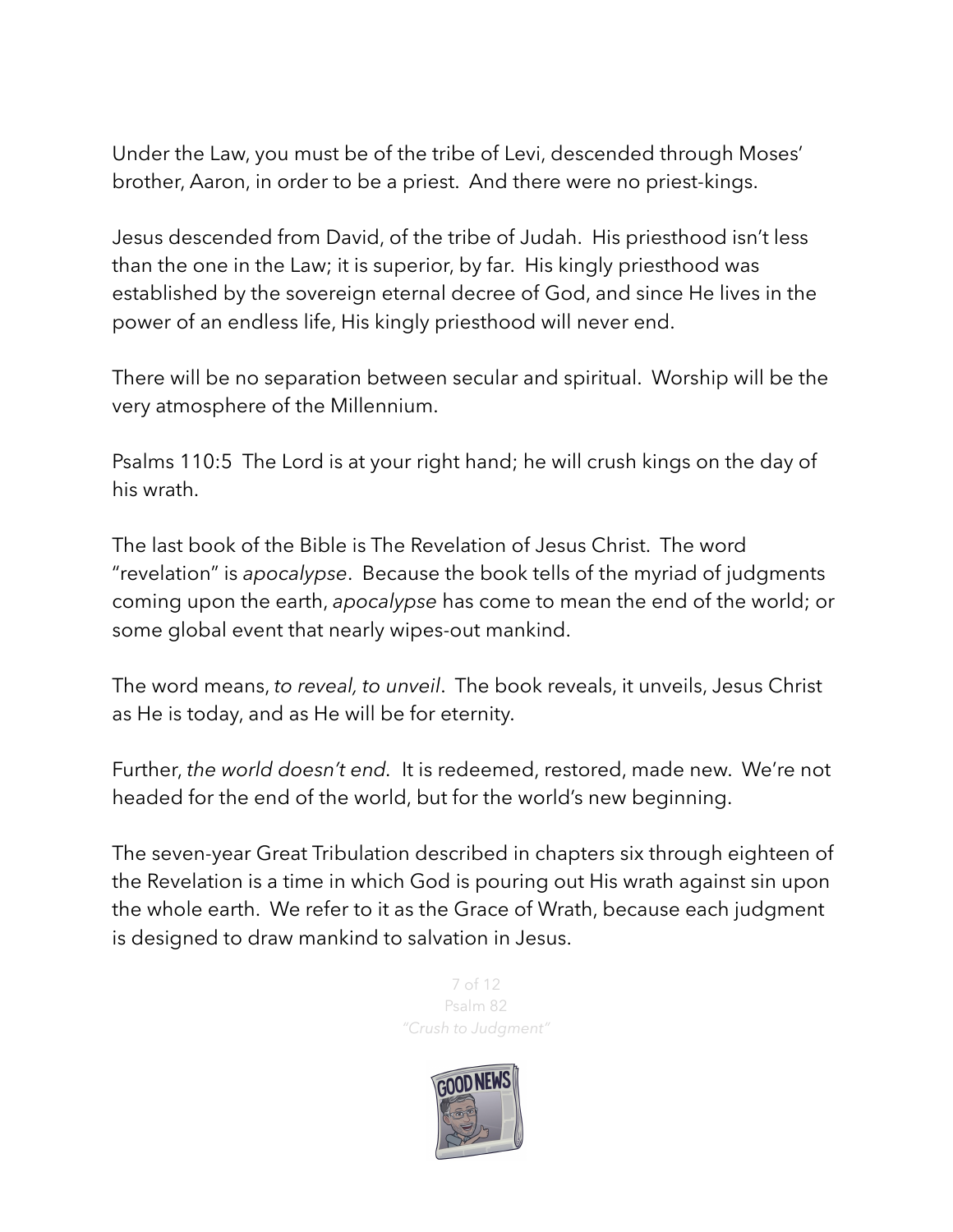I hesitate to call it "Tough Love," because the judgments are awful. But they pale in comparison to a single soul being committed to an eternity of conscious punishment in the Lake of Fire.

Psalms 110:6 He will judge the nations, heaping up the dead and crushing the rulers of the whole earth.

"Crush," "crushing the rulers," sounds a great deal like the Battle of Armageddon. Rather than describe it, I can read it to you:

Revelation 19:11 Now I saw heaven opened, and behold, a white horse. And He who sat on him *was* called Faithful and True, and in righteousness He judges and makes war.

Revelation 19:12 His eyes *were* like a flame of fire, and on His head *were* many crowns. He had a name written that no one knew except Himself.

Revelation 19:13 He *was* clothed with a robe dipped in blood, and His name is called The Word of God.

Revelation 19:14 And the armies in heaven, clothed in fine linen, white and clean, followed Him on white horses.

Revelation 19:15 Now out of His mouth goes a sharp sword, that with it He should strike the nations. And He Himself will rule them with a rod of iron. He Himself treads the winepress of the fierceness and wrath of Almighty God. Revelation 19:16 And He has on *His* robe and on His thigh a name written: KING OF KINGS AND LORD OF LORDS.

Revelation 19:17 Then I saw an angel standing in the sun; and he cried with a loud voice, saying to all the birds that fly in the midst of heaven, "Come and gather together for the supper of the great God,

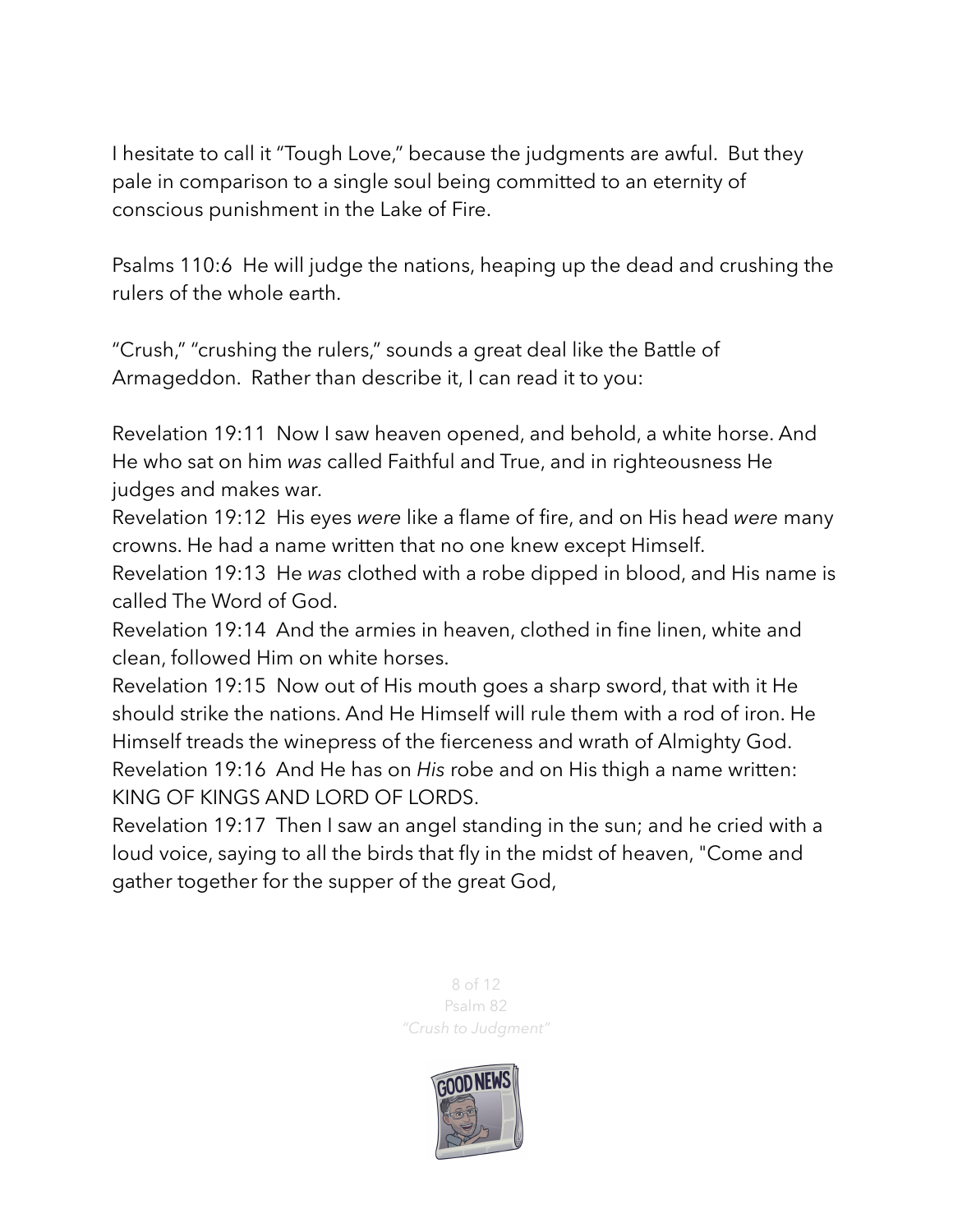Revelation 19:18 that you may eat the flesh of kings, the flesh of captains, the flesh of mighty men, the flesh of horses and of those who sit on them, and the flesh of all *people,* free and slave, both small and great."

Revelation 19:19 And I saw the beast, the kings of the earth, and their armies, gathered together to make war against Him who sat on the horse and against His army.

Revelation 19:20 Then the beast was captured, and with him the false prophet who worked signs in his presence, by which he deceived those who received the mark of the beast and those who worshiped his image. These two were cast alive into the lake of fire burning with brimstone.

Revelation 19:21 And the rest were killed with the sword which proceeded from the mouth of Him who sat on the horse. And all the birds were filled with their flesh.

It might be the final, end-of-the-Millennium battle:

Revelation 20:7 When the thousand years are over, Satan will be released from his prison

Revelation 20:8 and will go out to deceive the nations in the four corners of the earth... and to gather them for battle. In number they are like the sand on the seashore.

Revelation 20:9 They marched across the breadth of the earth and surrounded the camp of God's people, the city he loves. But fire came down from heaven and devoured them.

Revelation 20:10 And the devil, who deceived them, was thrown into the lake of burning sulfur, where the beast and the false prophet had been thrown. They will be tormented day and night for ever and ever.

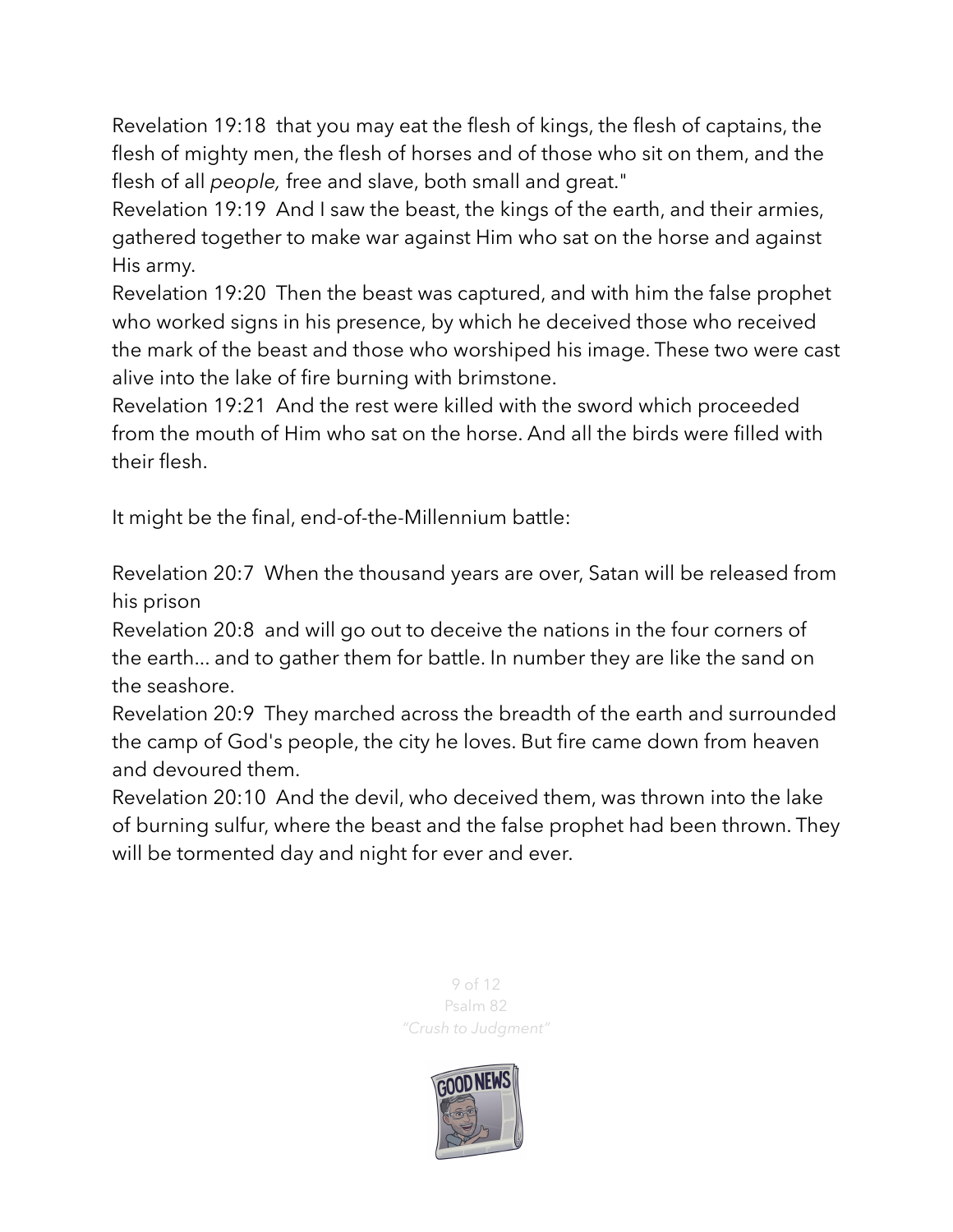There's a great, big, beautiful tomorrow. But not until the Second<br>Coming. "Now may the Lord direct your hearts into the love of C<br>and into the patience of Christ" (Second Thessalonians 3:5). Coming. **"Now** may the Lord direct your hearts into the love of God and into the patience of Christ" (Second Thessalonians 3:5).

## **#2 - The King Drinking From The Brook Is Your Strength For Today (v7)**

As iconic images of the *apocalypse* go, the king drinking from a brook wouldn't come to mind. It doesn't seem as exciting as Jesus breaking through the clouds on His great steed at His Second Coming. It almost seems out of place in Psalm 110.

Of course, it isn't out of place. It is one of the powerful iconic images the Holy Spirit wants us to see.

Psalms 110:7 He will drink from a brook along the way, and so he will lift his head high.

How are we to take this? Commentators are split into at least four interpretations:

- 1. Some commentators see the sufferings of Jesus, compared to a brook, a flow of waters, because of the abundance of them. For support, they cite Scripture in which His partaking of sufferings is expressed by drinking.
- 2. Other commentators see it as Jesus' victory over Satan, sin, and death mostly on account of the context of the first six verses.
- 3. Other commentators think the allusion is to the eagerness of a captain pursuing a routed army, and pushing on his conquest; who coming across a brook by the way, takes a drink of it, and hastens his pursuit of the enemy. This is the eagerness of Jesus to finish the great work of man's salvation, they say, and the conquest of all His and their enemies.

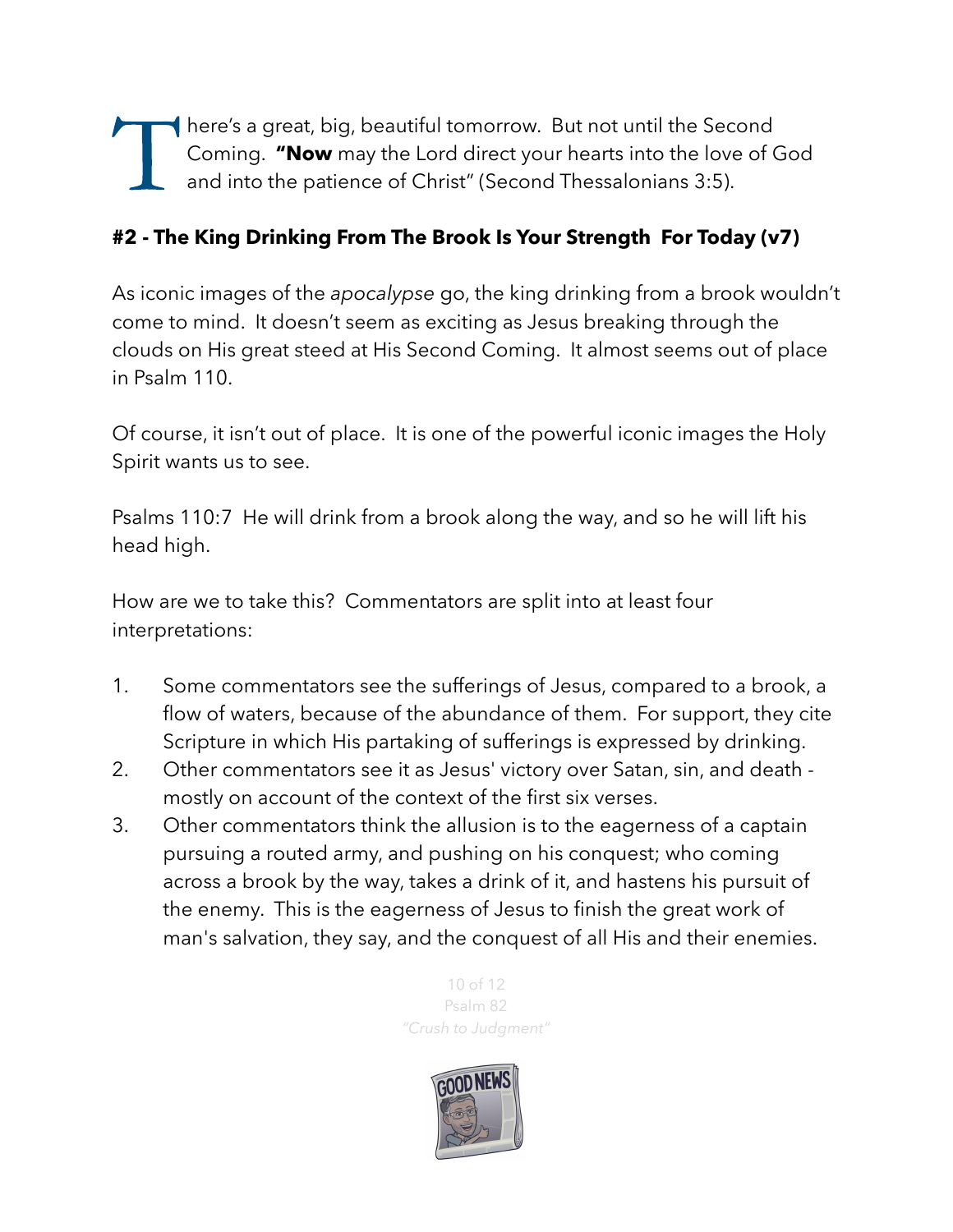4. Others see the joy, and comfort which Jesus has in the presence of God at his right hand, having finished the work of our salvation. The drinking is symbolic of His being satisfied.

I want to suggest to you that there may not be one 'correct' interpretation. There doesn't need to be. The verse isn't teaching doctrine or duty. There is nothing to agree with, or to disagree with. The very variety of possible interpretations tells us we have some liberty.

The first six verses - those have obvious connections to specific biblical persons and events. They are not symbols; they are not allegories. They anticipate the persons and the events of the Revelation.

We have an image of Jesus pausing somewhere along His journey to refresh Himself. The Holy Spirit is holding it up for us to see Jesus in a unique snapshot. It is for each of us to draw strength for the conflict that is all around us - "until" we are with the Lord.

Here is something the Lord ministered to me. Jesus stops to drink from a brook of running water. Running water is also called *living water*. Like my Lord, I need living water - the refreshment of the indwelling Holy Spirit to fill me, to lead me. I can't simply keep going, on my own, is I am to share in His victory. Having begun in the Spirit, I cannot make progress in my flesh.

*It's the pause that refreshes.* 

In the image, Jesus lifted His head high. There are more than a few verses in which Jesus lifted His head toward Heaven or in which He looked intently: